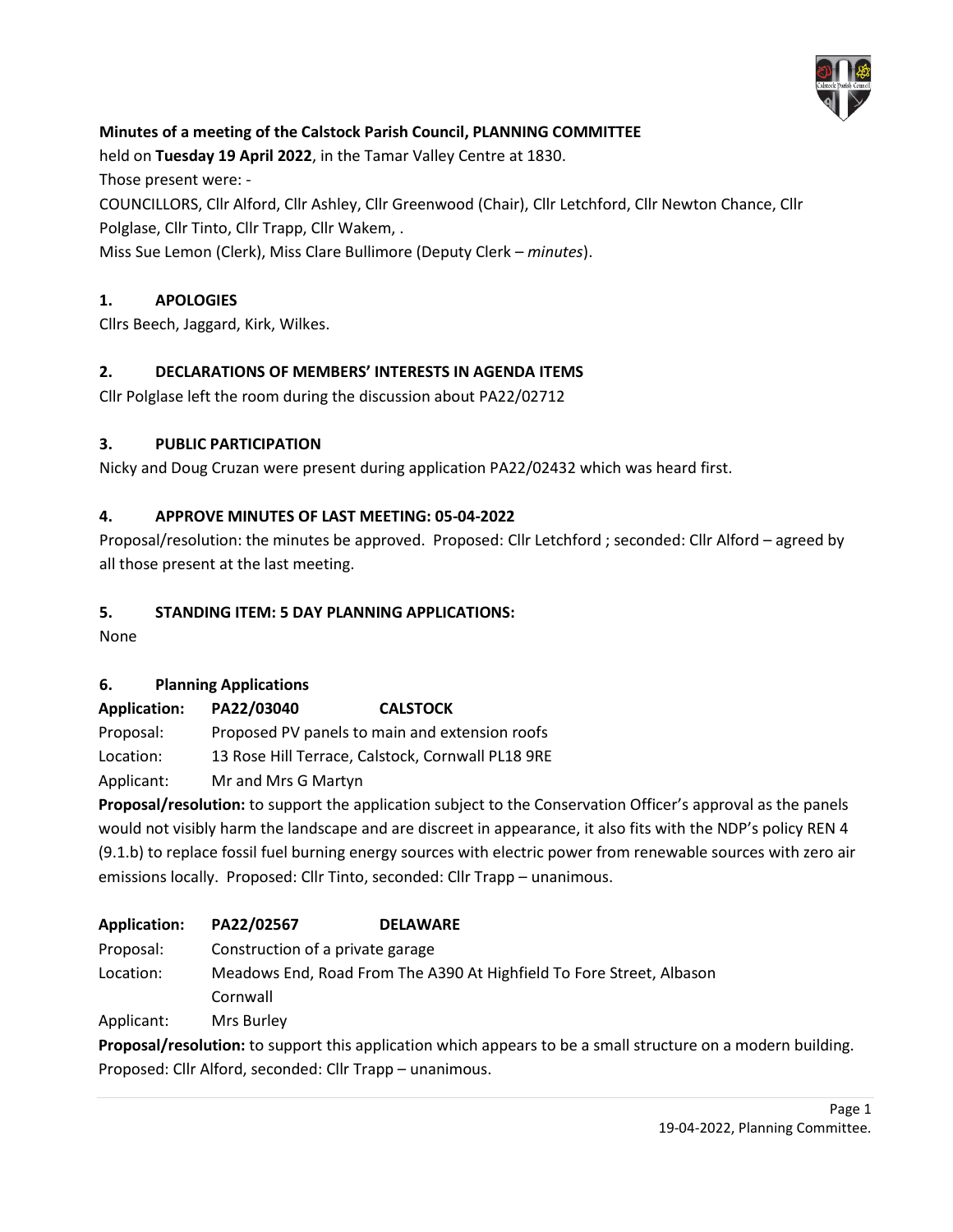

#### **Application: PA22/02413 HARROWBARROW**

Proposal: Construction of a small style barn to act as a field shelter, tractor store, hay store and chicken house.

Location: Land Off Coombe Lane, Harrowbarrow, Cornwall

Applicant: Mrs Vicki Barry

**Proposal/resolution** – to object to this application because of a lack of policy guidance. A guidance note on agriculture and forestry dwellings for the CLP states that keeping horses is not agricultural unless they are working the land. There is currently not enough evidence to demonstrate that the land is being used for agricultural purposes, should the building ever become a dwelling it would be outside the Settlement Development Boundary in the NDP and building in open countryside. Proposed: Cllr Tinto, seconded: Cllr Trapp – unanimous.

| <b>Application:</b> | PA22/03016                                                                    | <b>DELAWARE</b>                                                                                                |  |
|---------------------|-------------------------------------------------------------------------------|----------------------------------------------------------------------------------------------------------------|--|
| Proposal:           | Two-storey extension to rear elevation and single-storey detached garage to   |                                                                                                                |  |
|                     | front elevation.                                                              |                                                                                                                |  |
| Location:           | 1A Prospect Terrace, A390 Between South Of Highfield And South Of West Prince |                                                                                                                |  |
|                     | Farm, St Ann's Chapel Cornwall                                                |                                                                                                                |  |
| Applicant:          | Mr and Mrs Waddle                                                             |                                                                                                                |  |
|                     |                                                                               | <b>Dronosal/rosolution:</b> to support this application as it would not be seen from the road, bas existing bi |  |

**Proposal/resolution:** to support this application as it would not be seen from the road, has existing highways access and does not overlook anyone. Proposed: Cllr Trapp, seconded: Cllr Alford – unanimous.

**Application: PA22/01783 CALSTOCK** Proposal: Convert & extend former potting shed to 2 bedroom dwelling including single storey rear extension and associated works. Location: Land West Of Noosa, Higher Kelly, Calstock

Applicant: Mr & Mrs Johns

**Proposal/resolution:** to support this application as the elevation is increased by less than a metre, it would not affect the visual appearance within the AONB and the proposal includes parking areas and solar panels. Proposed: Cllr Tinto, seconded: Cllr Wakem – unanimous.

- **Application: PA22/02340 GUNNISLAKE**
- Proposal: Works to trees subject to a Tree Preservation Order (TPO), works include Turkey Oak, single stemmed (Part of group G5 on the attached plan - tree is adjacent to access lane to Drakewalls Barn) Reduce the height of the tree by 3 or so metres to bring it just below the height of the adjacent Beech and also thin it out.
- Location: Heath Lodge, Station Road, Gunnislake

**Proposal/resolution:** to defer to the Tree Office. Proposed: Cllr Trapp, seconded Cllr Wakem – unanimous.